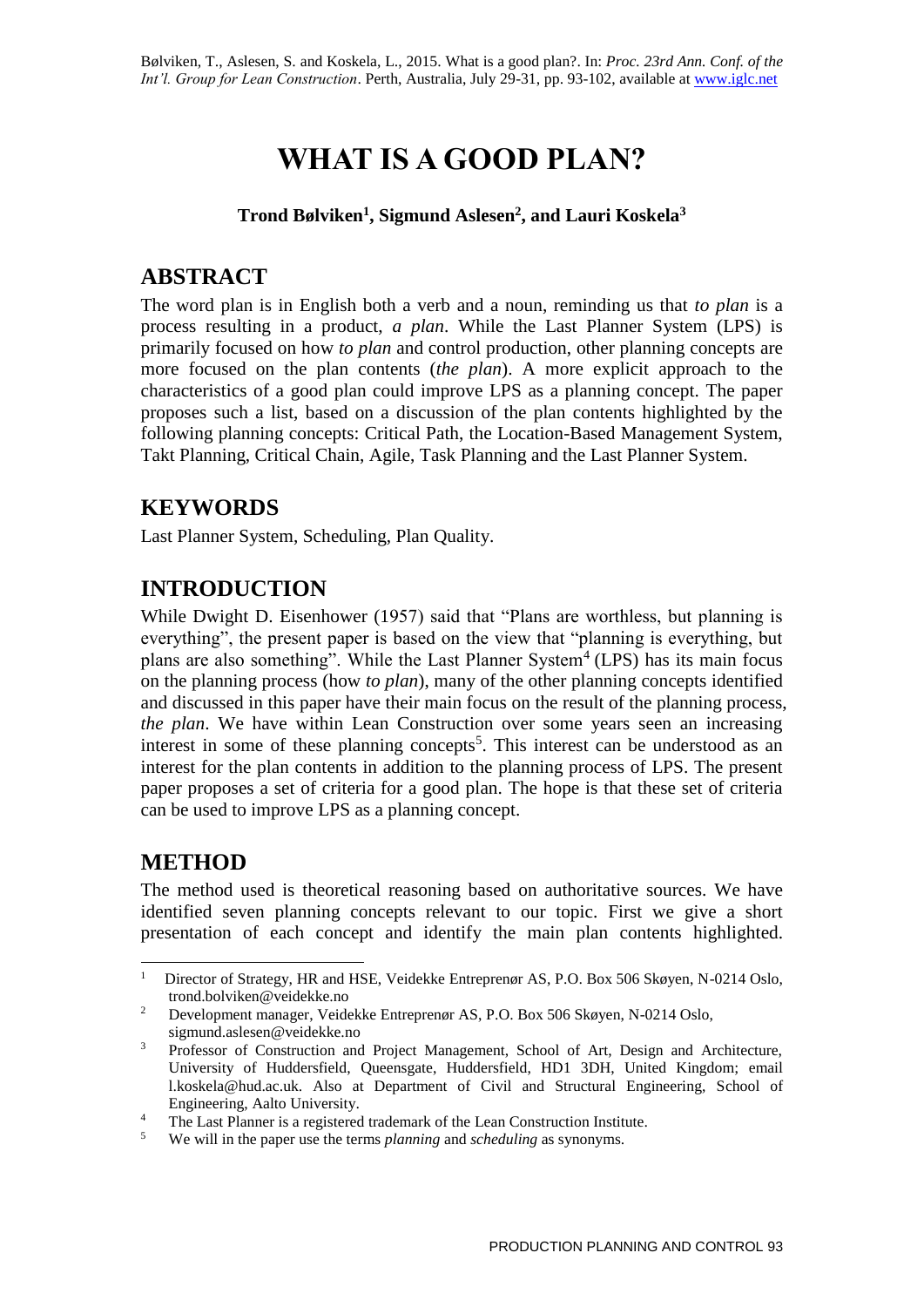Secondly we establish the structure of our proposed list, before we discuss some topics related to the contents of the list. Finally we conclude by proposing the list.

### **PLAN CONTENTS IN THE IDENTIFIED CONSEPTS**

#### **CRITICAL PATH METHOD (CPM)**

CPM was first presented by Kelley and Walker (1959) and has later been developed in several variants (Kenley and Seppänen, 2010)<sup>6</sup>. As the name indicates, a main approach of CPM is to find, calculate and optimize the critical path of the project. The critical path is the sequence of activities (path) that has the longest duration and therefore is determining the total duration of the project. In order to establish and calculate the critical path, the plan must consist of activities with two fundamental features: Dependencies and durations. The duration of an activity can be determined by technical properties, (e. g. the time it takes for concrete to cure), but the main issue will usually be that the duration will be dependent upon the amount of manning resources allocated to the activity. Because there will be strong limitations to the flexibility of the manning of the project, CPM is therefore also focused on resource levelling. Different levels of resources result in different durations of tasks resulting in different critical paths through the project.

The dependencies between activities can be determined unambiguously by technical dependencies (e. g. the excavation for a building has to be done before one can start constructing the basement) or they have to be determined through the planning process<sup>7</sup>. Visually a CPM plan is usually shown as a Gantt diagram, focusing on the durations, or as a network diagram focusing on the dependencies.

Summing up, CPM is specially focusing on the following plan content:

- 1. The work breakdown structure, that is the tasks that will be the unit in the planning
- 2. The dependencies between tasks
- 3. Reliable estimates of the durations of each task
- 4. A optimal level of resources
- 5. The optimal project duration

-

#### **THE LOCATION-BASED MANAGEMENT SYSTEM (LBMS)**

As indicated by the name, LBMS (Kenley and Seppänen, 2010) is basically focused on the location where an activity / work package is to be carried out. The goal is to make a plan where only one activity at a time is carried out in each location (zone) and where resources can move from one location to another without waiting. In construction, production is done by resources moving through the product instead of (as in manufacturing) the product moving through production. LBMS is therefore a

<sup>6</sup> There is a large amount of literature on CPM. Over 40 reference books are used at universities in the USA (Galloway, 2005). Good presentations of CPM are given in among others (Sears, Sears and Clough, 2008) and (Kenley and Seppänen, 2010), chapter 2.

<sup>7</sup> Example: Two activities A and B are to be done in the same area. They can for practical reasons not be done simultaneously, but A could be done before B and B could be done before A.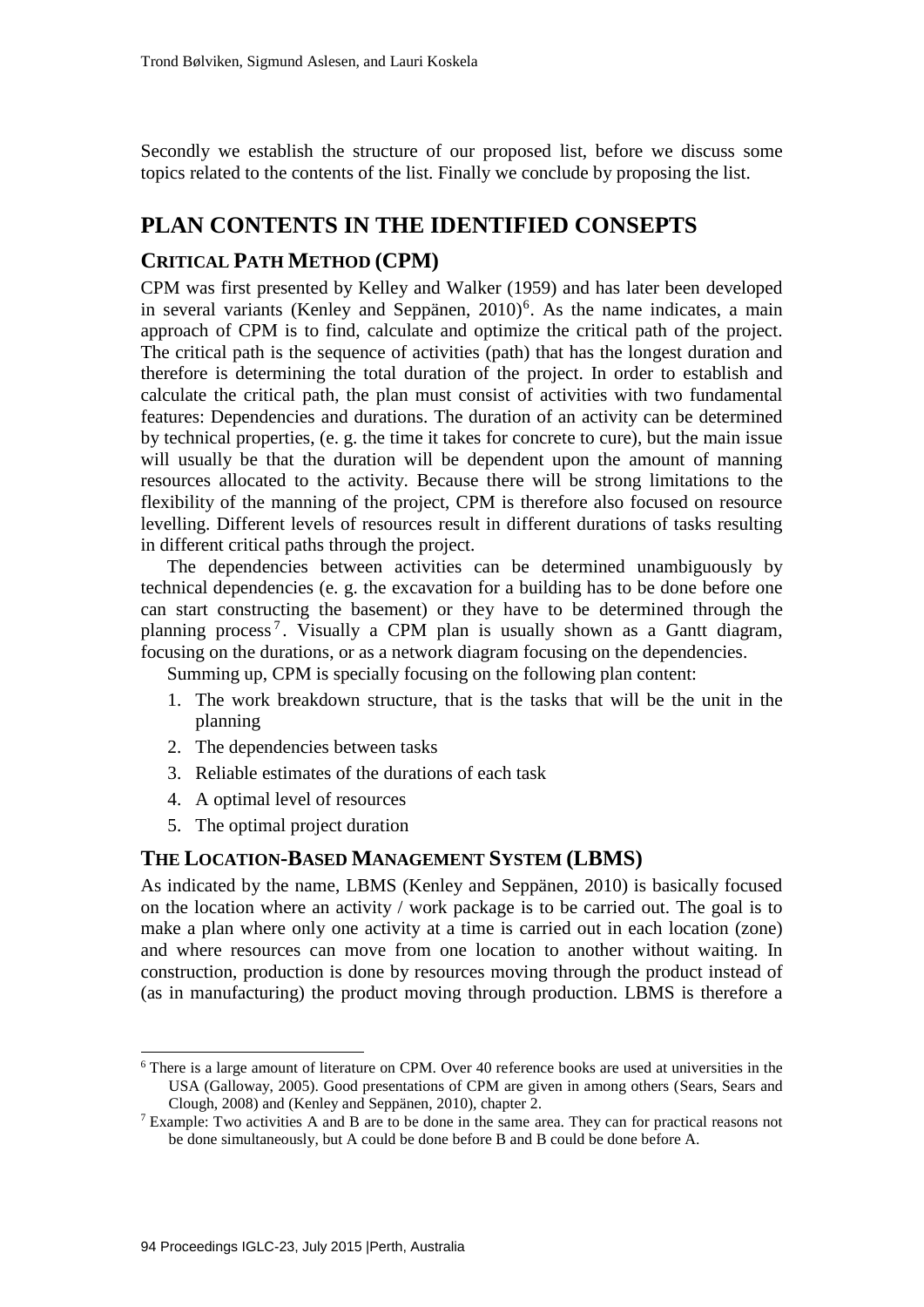planning system designed especially for the type of production we find in construction (and shipbuilding).

Graphically a LBMS schedule typically uses flowline (Kenley and Seppänen, 2010, pp. 71), a two dimensional diagram with locations on one axis and time on the other. A good plan is a plan where the lines indicating each trade are continuous (indicating flow of work), not crossing (indicating only one trade at a time in each zone) and with an optimal distance (indicating time buffers).

Summing up, we find that LBMS is specially focusing on the following issues:

- 1. The different zones where the work is to be done
- 2. One trade at a time in each zone
- 3. The trades having continuous work

#### **TAKT PLANNING**

As indicated by the name, Takt Planning<sup>8</sup> is focused on establishing a fixed takt in production. Takt Planning is a concept coming from the assembly line in manufacturing, where the takt is the time the intermediate product is at any work station before moving to the next. At the assembly line the takt is a physical reality, the line is moving at a specific speed and all work stations have to comply with this. Not so in construction. Because in construction work is moving through the product, the takt (if there is to be a takt) has to be established by the plan. This is done by dividing the object (e. g. the building or road) into zones and deciding a construction direction in which work is to move. The construction direction is to be established in a way that prevents transportation through zones that can be harmed by such transport or where the transportation can come in conflict with ongoing work, does not mix or intersect ingoing and outgoing material flows, and minimizes the transportation from zone to zone.

The takt time cannot be set shorter than what is allowed by the bottleneck activity (Seppänen, 2014), and sets a common upper-bound on the time anyone trade is afforded to use in any one zone. The plan establishes a push mechanism where all work packages are to be executed at the time and location determined by the takt plan. Due to variability, the trades will have to plan with a certain amount of buffers. If production is lagging behind the plan, the trades will have to work more hours a day than planned or have access to extra workers. (These workers will for obvious reasons have to come from a production process that is not takted.) If the trade is working faster than scheduled, they will either have to reduce their crew size, be idle or have access to a backlog of task. (This backlog will also have to be part of a production that is not takted.) By the end of each takt (time slot) there will be a hand over of every one zone from one trade to the next. The hand over should confirm that all work is done and with the right quality.

Summing up, we find that Takt Planning is specially focusing on:

1. A specific construction direction

1

<sup>&</sup>lt;sup>8</sup> We have not found any single in depth presentation of Takt Planning, but have in our work with the paper used Frandson, Berghede and Tommelein (2013), Porsche Consulting (in Press) and Seppänen (2014) as references. Two of the authors have attended a training course in Takt Planning at the Porsche Akademie in 2011.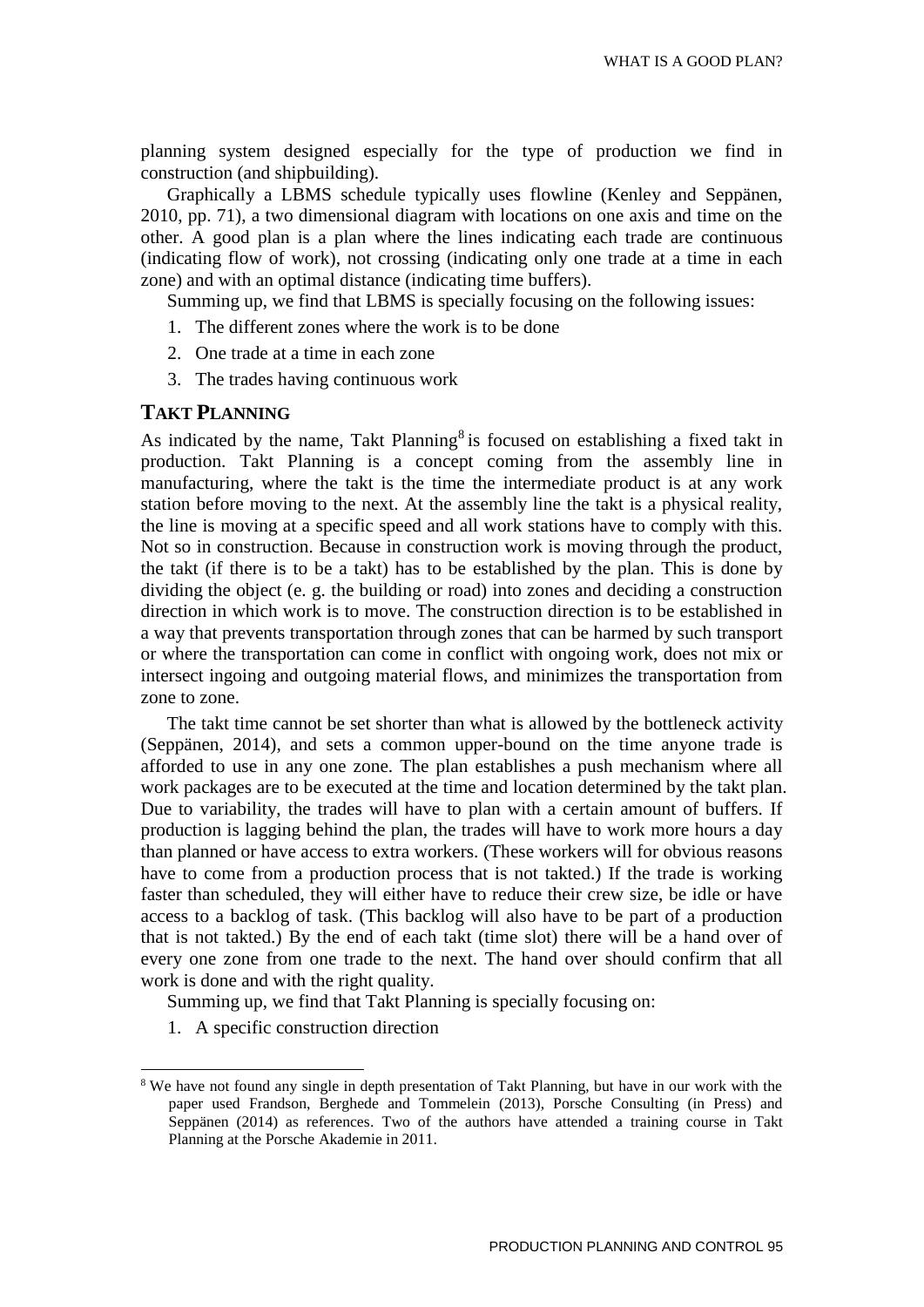- 2. The division of the building (or whatever object is to be constructed) in zones of approximately the same size
- 3. One trade at a time in any one zone
- 4. The work to be done within time slots of the same duration
- 5. Hand over between trades with control of completeness and quality
- 6. Buffers of tasks and resources

# **CRITICAL CHAIN (CC)**

The motivation of the development of the Critical Chain (Goldratt, 1997) has been in certain shortcomings of CPM, although also many features are inherited from it (Koskela, Stratton and Koskenvesa, 2010). In contrast to CPM, CC acknowledges that there is a need to respond dynamically to uncertain durations. In CPM, the task durations contain buffers to accommodate variation. These buffers inflate the total duration. In CC, the central idea is to explicate these buffers, to situate them strategically and to manage them actively for shortening the duration and expediting the project. This also implies that in a CC master plan, there are no firm task start and end dates. Further, a central idea is that there is effectively only one activity consuming the project buffer at any time – the bottleneck. The assumption is that an improved visibility of buffer consumption creates awareness and opportunity to support the resource concerned and to escalate action when buffer consumption threatens delivery. To make this possible, a frequent reporting, preferably on a daily basis, of projected time to complete the tasks underway is needed.

Summing up, we find that the CC is characterized by the following:

- 1. Preparation of a master plan that is not assumed to be realized as such
- 2. Active management of time buffers
- 3. Frequent reporting of projected task completions
- 4. Identification of the bottleneck and focusing on supporting and expediting it

## **AGILE**

1

Agile methods rely on incremental, iterative development cycles in order to complete projects. The aim is to enable adaptation of continuous changes in the development process by adding higher level of flexibility than what is possible with traditional project planning methodologies. Agile methods, such as Scrum<sup>9</sup>, are used on projects with a substantial amount of uncertainty in both requirements and technology (Scwaber and Beedle, 2002), e. g. software projects. Scrum deviates starkly from the conventional project management doctrine. There is no work breakdown structure and the dispatching of decisions is totally decentralized (Koskela and Howell, 2002). There is no central representation of action in Scrum. Instead, action follows essentially from the situation, created through prior action and coordination takes place directly among the team members. Feedback cycles are created both on the daily and monthly level (Koskela and Howell, 2002).

<sup>9</sup> The use of the term Scrum is inspired by an analogy put forth by Takeuchi & Nonaka (1986), who compared high-performing, cross-functional teams with the Rugby scrum formation where each team's eight forwards bind together and try to push the opposition eight backwards in order to gain position.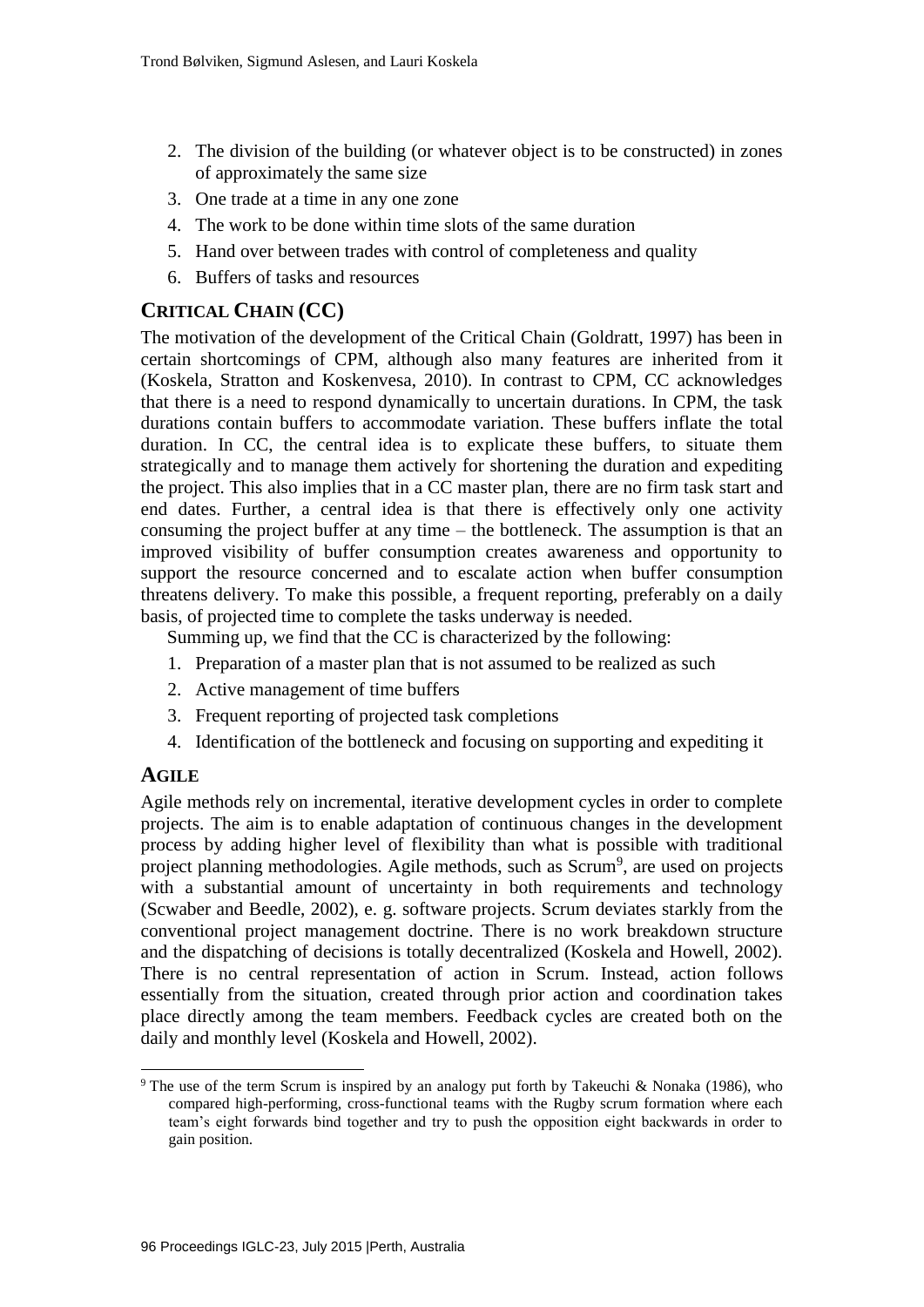Summing up, we find that Agile is characterized by the following:

- 1. Incremental, iterative development cycles
- 2. No work breakdown structure
- 3. Totally decentralized decision-making and no central representation of action

#### **TASK PLANNING (TP)**

While the present paper and the planning approaches described above basically are focused on time scheduling, TP (Junnonen and Seppänen, 2004) has a broader and more holistic approach. In TP the tasks / work packages are planned in detail and considered from six angles: Analyzing potential problems, scheduling, costs, quality requirements and quality assurance, the prerequisites for the task, and ensuring the progress of the task. TP is related to both LBMS and LPS. It uses flowline time scheduling and has a make ready approach similar to what we find in the look-ahead planning in LPS. It does however differ from LPS at one point: While LPS on the detailed level uses week plans, TP planes the single task (or work package) in one entity, disregarding the duration.

Summing up the plan contents focused by Task Planning:

- 1. A holistic approach, seeing the tasks from six different angles
- 2. The single task is planned in one entity, unregarding the duration

#### **THE LAST PLANNER SYSTEM (LPS)**

Although LPS (Ballard, 2000) is mainly focusing on the planning process, it also has focus on some specific issues regarding plan contents. LPS is a planning system consisting of four or more planning levels  $10$ . Each planning level has a specific purpose. The criteria of goodness of the plan will therefore be specific for the different planning levels. The first criteria we find on the level of the main and phase schedule. This is to establish a feasible strategic schedule with good sequence of activities. Secondly: In the phase scheduling session the different trades write one task on each post-it note. These tasks should be independent, that is they can be executed without the interference of other trades. The third is that the week schedule should only consist of sound tasks. Sound tasks are tasks with all preconditions for production in place (Koskela, 1999). This is achieved through the look-ahead planning.

Summing up the plan contents focused by LPS we find

- 1. Good sequence of activities
- 2. Single craft activities (independent tasks)
- 3. Sound activities

## **DISCUSSION**

-

The Transformation – Flow – Value theory of Koskela (2000) sees production as a flow of transformations. The flow is flow in time and space, the transformations are what we in scheduling refer to as tasks or activities. Basically scheduling can

 $10$  The original version of LPS (Ballard, 2000) has four planning levels. Some later developed versions have extended the number of levels to five and six (Ballard et al. 2009; Veidekke 2014)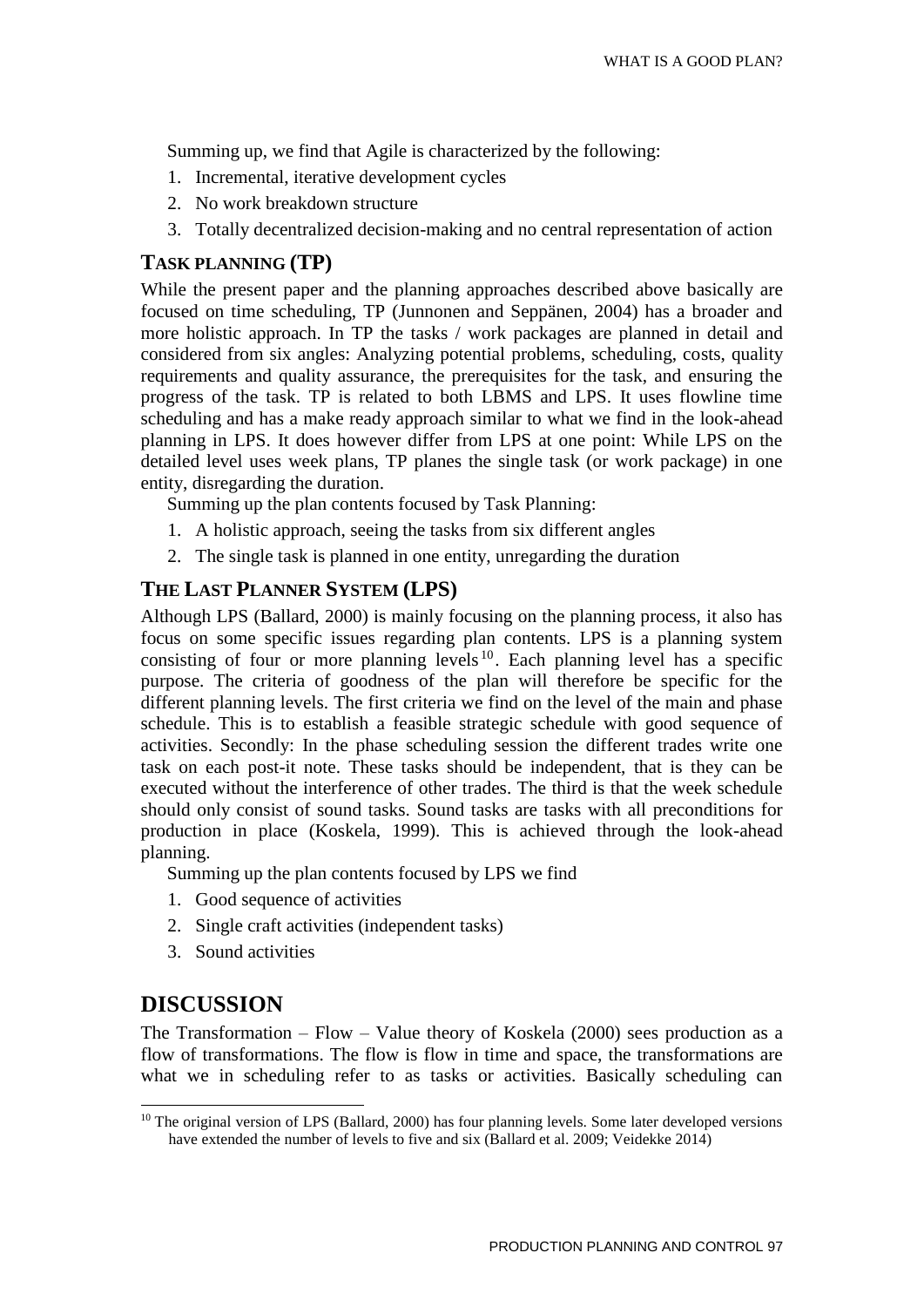therefore be seen as the determination of the connections in time and space between the tasks<sup>11</sup>. In our discussion and the succeeding proposed list of criteria for a good plan, we will use this as our structural approach. First we look at the tasks as such, then we look into their relationship in time and space. A good plan is fit for purpose and is being used. This issue is therefore addressed in a separate section. Both tasks, resources, time and space can be used as buffers, and the plan has to be in compliance with the framework conditions. We will therefore also discuss these two issues in sections of their own, before we present our proposed list of criteria<sup>12</sup>.

#### **THE TASKS**

An underlying assumption in CPM, LBMS and LPS is that the tasks that will be done are to a very large degree identified and in the plan (that the plan is "complete"). Fireman, Formoso and Isatto (2013) and Leão, Formoso and Isatto (2014) have discovered that this is not necessarily the case. In case studies they find that a substantial amount of the executed tasks and work packages are not in the plan. They call these work packages or tasks informal. The number of informal work packages is highly variable<sup>13</sup> and the reasons are various. Typical reasons can be rework and crews going back to finish unfinished work. Due to these reasons new tasks emerge as the project progresses, and these new tasks are often not included in any plan.<sup>14</sup>

#### **THE USE OF TIME**

-

Bølviken and Kalsaas (2011) find that good flow in time is the combination of two dimensions: A high production volume (intensity / throughput) and a uniform production volume per time unit (uniformity / smoothness / lack of mura). In terms of criteria for a good plan this translates to the right project duration and as steady and smooth levelling of production as possible.

Even though correct logic is an underlying precondition for a plan to be good, Galloway (2005) reports that a substantial share of owners and contractors see logic abuse as a primary disadvantage to CPM scheduling. We therefore agree with Kenley and Seppänen (2010) that correct logic should be an explicit criterion for a good plan.

Should we introduce a takt in the plan? There must be buffers in a takt system coming from production that is not running according to takt. If one is to use Takt

<sup>&</sup>lt;sup>11</sup> Kenley and Seppänen (2010) divide planning concepts into two groups, activity-based and locationbased concepts.

 $<sup>12</sup>$  During the review process one of the reviewers made us aware of the fact that Kenley and Seppänen</sup> (2010) ask the same question as the title of the present paper and propose a list of criteria as an answer to the question (pp. 202-203). While we approach the issue from the perspective of LPS, they approach it from a LBMS perspective. They do however not present the reasoning behind the structure and contents of their list. We have therefore in our discussions only to a limited degree been able to draw upon their work.

<sup>&</sup>lt;sup>13</sup> Fireman, Formoso and Isatto (2013) find that the number of informal work packages can reach more than 80 % of the total number of work packages! (An average informal work package will usually be smaller than other work packages.) The case study of Leão, Formoso and Isatto (2014) had an average of 34 % informal work packages.

<sup>&</sup>lt;sup>14</sup> Another thing is that a share of tasks may be deliberatively left out of the plan. According to Kenley and Seppänen (2010) tasks that can be done flexibly, do not require special skills and do not have a large work content, can be left unscheduled and be used as workable backlog. They say that at least 80 % of the workers hours should be scheduled accurately, but do not give any argument for this specific figure (pp. 217-218).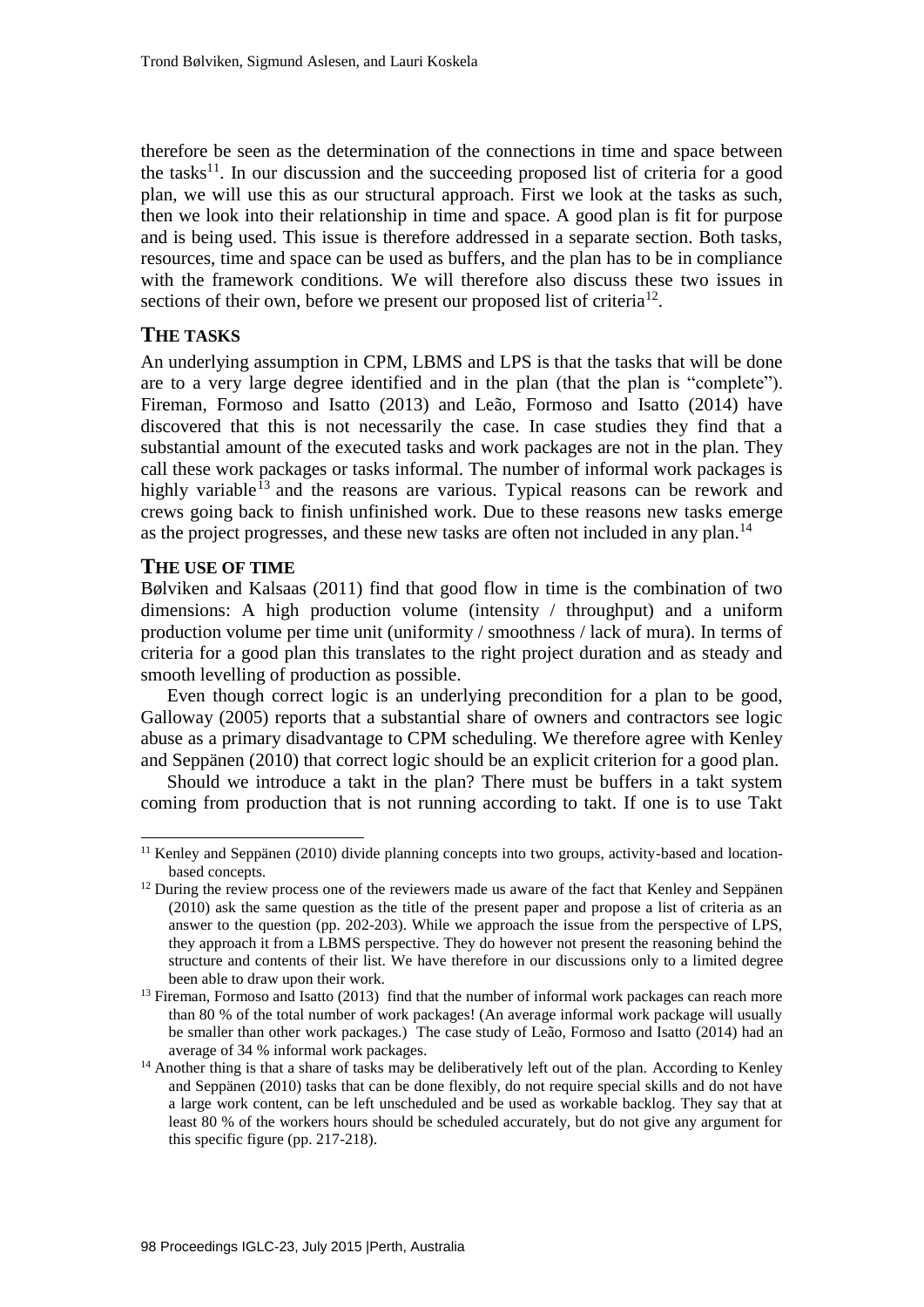Planning, the question therefore seems to be which projects or parts of projects should and should not be run with takt<sup>15</sup>. Seppänen (2014) finds that Takt Planning can be applicable in some types of projects, but that it can also be a risky strategy. It is therefore hard to see Takt Planning as a universal plan approach in construction and we will not include takt as a criterion in our proposed list.

#### **THE USE OF SPACE**

In manufacturing the intermediate product is moving through production. The utilization of space is therefore handled in the planning of the factory layout and not in the everyday planning of production. In construction production is moving through the product. The utilization of space is therefore changing continuously and has to be taken care of through the planning. In contrast to the other planning systems LBMS and Takt Planning are focusing explicitly on space as a constraint and a production resource.

#### **FIT FOR PURPOSE**

-

One of the basic principles of LPS is according to Ballard, Hammond and Nickerson (2009) to plan in greater detail as you get closer to doing the work. Although this principle is obviously common sense, CPM is not in compliance with it. CPM assumes that it is both possible and desirable to plan in great detail long in advance. As we see it, this assumption is based on an underlying understanding of construction as a more stable and predictable process than what it actually is. On the other hand Agile is developed to comply with projects that are less predictable and can have more adjustable goals than what we usually find in construction. Generally speaking, the plan should have a level of detail that is consistent with the level of variability in the project and the level of detail should increase the closer to execution one gets.

Any plan system will have (at least) two principal plan levels: A strategic top level (typically a main/master or phase schedule) and an operational detailed level (typically a week or day schedule). In LPS the interconnection between these two levels is established through a separate plan level, the look-ahead plan. A main focus in CPM is the main schedule and the break down of this in a work breakdown structure. The weekly plan is made simply by making an extract of the work breakdown structure. This creates a push mechanism from the main to the week schedule. Moving on to Agile we find a highly decentralized work process and no plan structure as such. What we find instead is a product backlog replacing the main schedule, control meetings after each Sprint replacing the look-ahead process of LPS and daily Scrum meetings replacing the week plans of CPM and LPS. This constitutes a focus of Agile totally opposite that of CPM with LPS somewhat in between. In Agile the main focus is on daily Scrum meetings and continuous flexible short term planning. The goal of the project is represented by the product backlog, but can also be changed as the project proceeds.

LPS was developed through a critique of CPM. An important goals with LPS was to create a make ready process securing that the tasks on the week plan can really be completed (are sound). This is achieved through the constraint analyses and the look-

<sup>&</sup>lt;sup>15</sup> The case study by Frandson, Berghede and Tommelein (2013) describes Takt Planning used in a limited part of a project.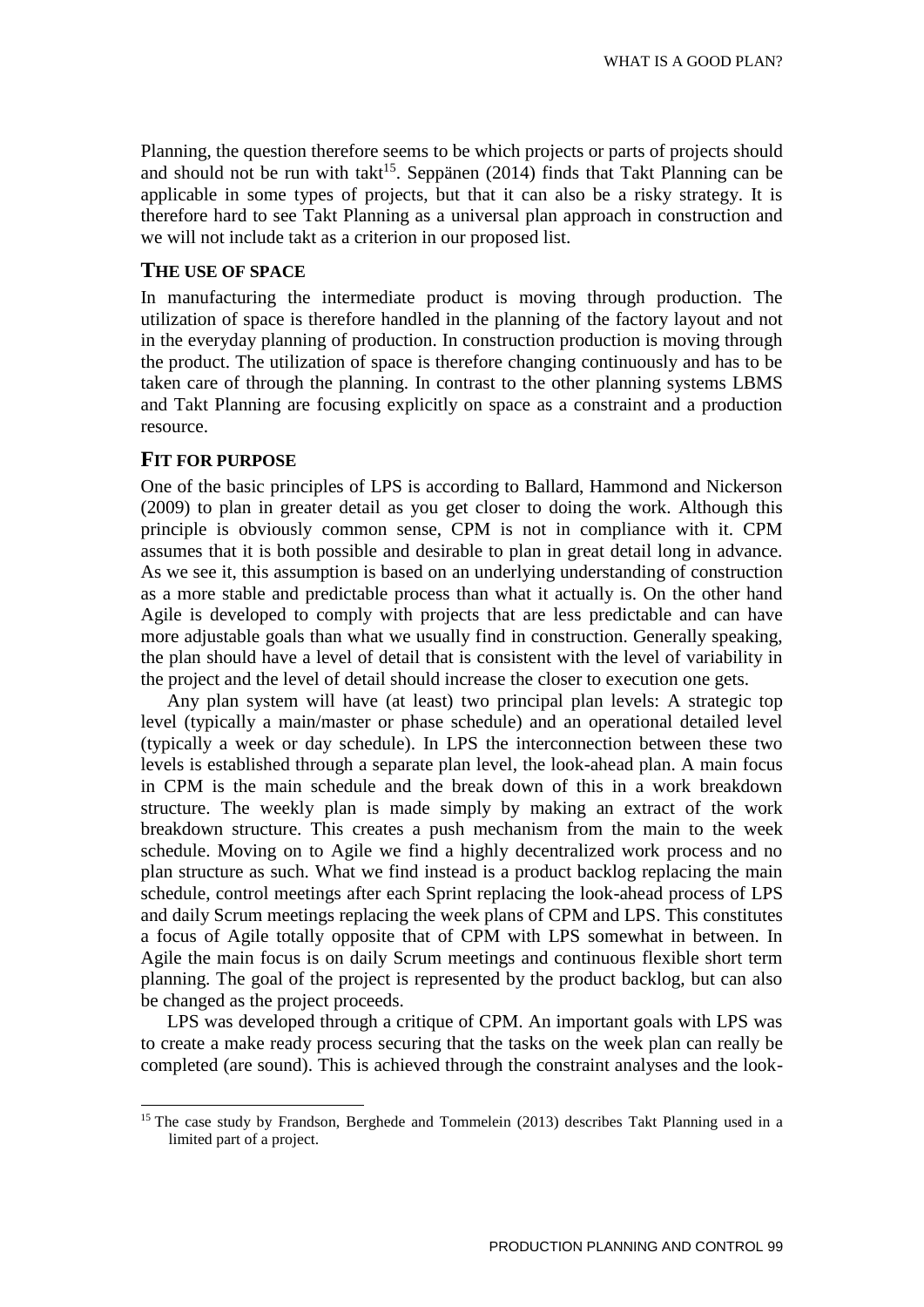ahead plan. The look-ahead plan of LPS is a totally new construct compared to CPM and can be seen as a main strategic focus of LPS. Compared to CPM and Agile, LPS has a balanced focus both on the high and low levels of planning.

A project manager once said to one of the authors: "I plan to tell others what I think". The term planning often refers to several activities: Analysis, decisions, documentation, communication, follow up and control. An important element in these activities is obviously communication internally in the group doing the planning and externally to parties that have not been involved in the planning. The plan should therefore have a structure and layout with intuitive and visual qualities making it easy to understand and use. What these qualities are will depend on by whom the plan is to be used.

#### **THE LEVEL OF BUFFERS**

Buffers are waste. When buffering, specific types of waste (the buffers) are deliberatively introduced into the production system in order to establish a satisfactory level of flow and thereby reduce the total amount of waste in the system. There are buffers in all real life production systems, the point is to reduce them to the minimum necessary to maintain a level flow (Bølviken, Rooke and Koskela, 2014). Buffers can be found both inside the project (e. g. a backlog of tasks ready for execution) and outside (e. g. resources that can be called for). Both tasks, resources, time and space can be used as buffers. Flexibility can be seen as a precondition for the availability of the buffers, but can also be seen as a buffer itself.

The amount of buffers needed in a production system will be a function of the variability of the system: the higher the variability, the higher amount of buffers is needed. Because the variability of the construction process is normally high, it can be of critical importance to have the optimal level of buffers in the plan (not too high, not too low).

#### **COMPLIANCE WITH THE FRAMEWORK CONDITIONS**

All projects will rely on explicit and implicit, internal and external framework conditions. This can be the availability of resources, time frames, physical boundaries, costs, contractual risk, etc. (see the description of Task Planning). A good plan should make important external and internal framework conditions explicit and thereby make it possible to have them under surveillance.

## **CONCLUSION – CRITERIA FOR A GOOD PLAN**

Based on the presented plan concepts and the discussion above, we propose the list of criteria presented in Table 1. It also indicates which criteria are inspired by which of the discussed planning concepts and which are mainly based on the discussion in the present paper.

The next step in our work with the topic of this paper will be to test the use of the proposed list in projects using LPS. The goal of this testing will be to find out if the list will turn out to be useful and how the use of the list could be integrated into the LPS planning process.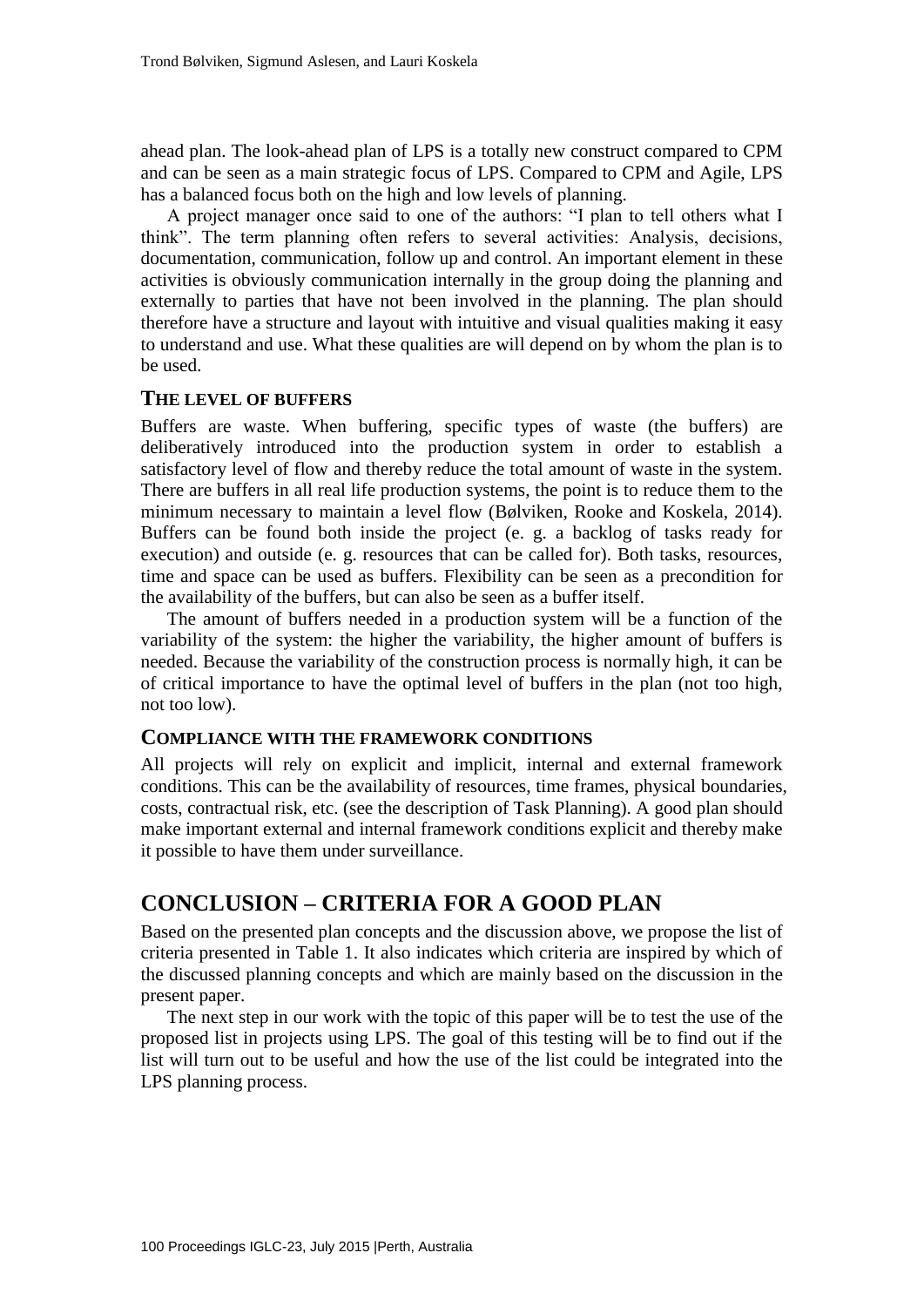|  | Table 1: Proposed criteria for a good plan |  |  |  |  |
|--|--------------------------------------------|--|--|--|--|
|--|--------------------------------------------|--|--|--|--|

|                  |                                                                                        | Critical Path | -ocation Based             | Takt Planning              | Critical Chain | Agile       | Task Planning | Last Planner               | Present paper |
|------------------|----------------------------------------------------------------------------------------|---------------|----------------------------|----------------------------|----------------|-------------|---------------|----------------------------|---------------|
| The tasks        |                                                                                        |               |                            |                            |                |             |               |                            |               |
| 1.               | All major and important tasks are in the plan                                          |               |                            |                            |                |             |               |                            | X             |
| 2.               | Independent tasks only (ideally)                                                       |               | X                          | $\mathbf X$                |                |             |               | $\mathbf X$<br>X           |               |
| 3.               | Sound tasks only (in short term plans)                                                 |               |                            |                            |                |             |               |                            |               |
| 4.               | The preconditions for the tasks to become sound are identified<br>(in long term plans) |               |                            | X                          | X              |             | X             | X                          |               |
| 5.               | Identified bottlenecks                                                                 |               |                            | $\mathbf X$                |                |             | X             | $\mathbf X$<br>$\mathbf x$ |               |
| 6.               | Resources are available                                                                |               |                            |                            |                |             |               |                            |               |
| 7.               | Suitable level of task and resource buffers                                            |               |                            |                            |                |             |               |                            |               |
|                  | The use of time                                                                        |               |                            |                            |                |             |               |                            |               |
| 1.               | Right sequence and correct logic                                                       | X             | $\mathbf X$                | $\mathbf X$                |                |             | X             | $\mathbf X$                |               |
| 2.               | The trades have continuous work (ideally)                                              | X             | $\mathbf X$<br>X           |                            | X              |             |               | $\mathbf X$                |               |
| 3.               | Suitable level of duration tightness and time buffers                                  |               |                            |                            |                |             |               |                            |               |
| 4.               | Duration is in compliance with the framework conditions                                | $\mathbf X$   | $\mathbf X$                | $\mathbf X$                |                |             |               | $\mathbf X$                |               |
| The use of space |                                                                                        |               |                            |                            |                |             |               |                            |               |
| 1.               | A good division in zones                                                               |               | $\mathbf X$                | $\mathbf X$                |                |             |               |                            |               |
| 2.               | Suitable construction direction                                                        |               | $\mathbf X$<br>$\mathbf x$ | $\mathbf X$<br>$\mathbf x$ |                |             |               |                            |               |
| 3.               | One trade at a time in each zone (ideally)                                             |               |                            |                            |                |             |               |                            |               |
| 4.               | The use of space is in compliance with the framework<br>conditions                     |               |                            |                            |                |             |               |                            | X             |
| 5.               | Suitable level of space buffers                                                        |               | $\mathbf X$                |                            |                |             |               |                            |               |
|                  | Fit for purpose                                                                        |               |                            |                            |                |             |               |                            |               |
| 1.               | Suitable level of detail                                                               |               |                            |                            |                | $\mathbf X$ | $\mathbf X$   | $\mathbf X$                |               |
| 2.               | Good visual presentation                                                               |               | $\mathbf X$                |                            |                |             |               |                            |               |
| 3.               | Good intuitive quality                                                                 |               |                            |                            |                |             |               |                            | $\mathbf X$   |
| 4.               | In compliance with contractual demands                                                 | $\mathbf X$   |                            |                            |                |             |               |                            |               |

#### **REFERENCES**

- Ballard, G., 2000. *The Last Planner System of Production Control.* Ph. D. University of Birmingham.
- Ballard, G., Hammond, J. and Nickerson, R., 2009. Production Control Principles. In: *Proc. 17th Ann. Conf. of the Int'l Group for Lean Construction*, Taipei, Taiwan, Taipei, Taiwan, July 15-17.
- Bølviken, T. and Kalsaas, B. T., 2011. Discussion on Strategies for Measuring Workflow in Construction. In: *Proc. 19th Ann. Conf. of the Int'l Group for Lean Construction*, Lima, Peru, Lima, Peru, July 13-15.
- Bølviken, T., Rooke, J. and Koskela, L., 2014. The Wastes of Production in Construction – A TFV Based Taxonomy. In: *Proc. 22nd Ann. Conf. of the Int'l Group for Lean Construction*, Oslo, Norway, June 23-27.